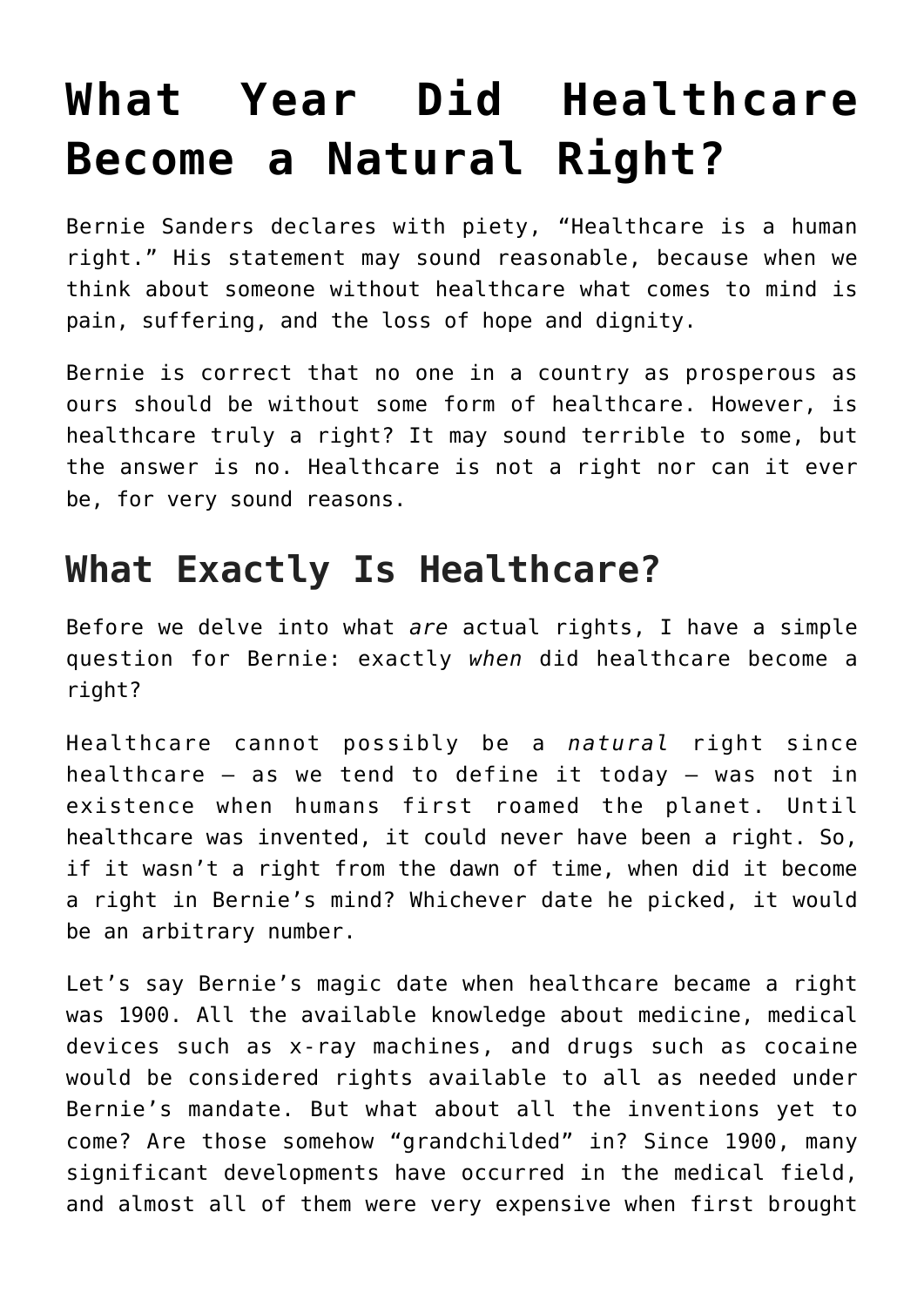to market. A new drug called [Zolgensma](https://www.npr.org/sections/health-shots/2019/05/24/725404168/at-2-125-million-new-gene-therapy-is-the-most-expensive-drug-ever), for example, costs patients \$2.125 million per patient. Zolegensma was not available to the public until the FDA approved it in 2019. If healthcare had been a right in 2018, then presumably Zolgensma would have also been a right, although in 2018 it would have been illegal to sell it to the public. By 2019, however, it might have been transformed into something we all have a "right" to use. Was the FDA approval the transformative event? If not, what exactly turned [Zolgensma](https://www.npr.org/sections/health-shots/2019/05/24/725404168/at-2-125-million-new-gene-therapy-is-the-most-expensive-drug-ever) from an illegalto-sell substance into something to which one has a right? This is unclear. Of course, it may be that the administrators of Bernie-care would have decided to not fund Zolgensma under the Bernie-care system. Cost controls of this sort are necessary under any healthcare system. The United Kingdom's National Health Service (NHS), for example, employs [bureaucrats to determine what health treatments are to](https://www.rnib.org.uk/services-we-offer-advice-professionals-nb-magazine-health-professionals-nb-features/how-nice-decides) [be funded and which are not](https://www.rnib.org.uk/services-we-offer-advice-professionals-nb-magazine-health-professionals-nb-features/how-nice-decides). But if the use of Zolgensma – or any substance purported to be medicine – is not allowed under Bernie-care, it implies that not *all* healthcare is actually a right.

This brings us to the next question: even if we all agree that healthcare should be a right, what does Bernie mean by "healthcare"? Healthcare comprises many different services, procedures, and medicines. Are *all* those products and services considered healthcare as of the date that Sanders deems it became a right? If so, there is a big problem with that reasoning.

Notice that these sorts of rights are not truly rights at all – they are subject to the whims of politicians and to budgetary constraints. In practice, these whims extend far beyond just approving certain drugs. For example, the NHS supposedly provided healthcare as a right – until they started running out of other people's money. Now, if a patient smokes or is obese [he or she will be refused treatment](https://www.dailymail.co.uk/health/article-5456789/Hospitals-refuse-surgery-smokers-obese-patients-slammed.html) [– or at](http://www.dailymail.co.uk/health/article-5456789/Hospitals-refuse-surgery-smokers-obese-patients-slammed.html) [least be moved to the back of the line](http://www.dailymail.co.uk/health/article-5456789/Hospitals-refuse-surgery-smokers-obese-patients-slammed.html) until s/he stops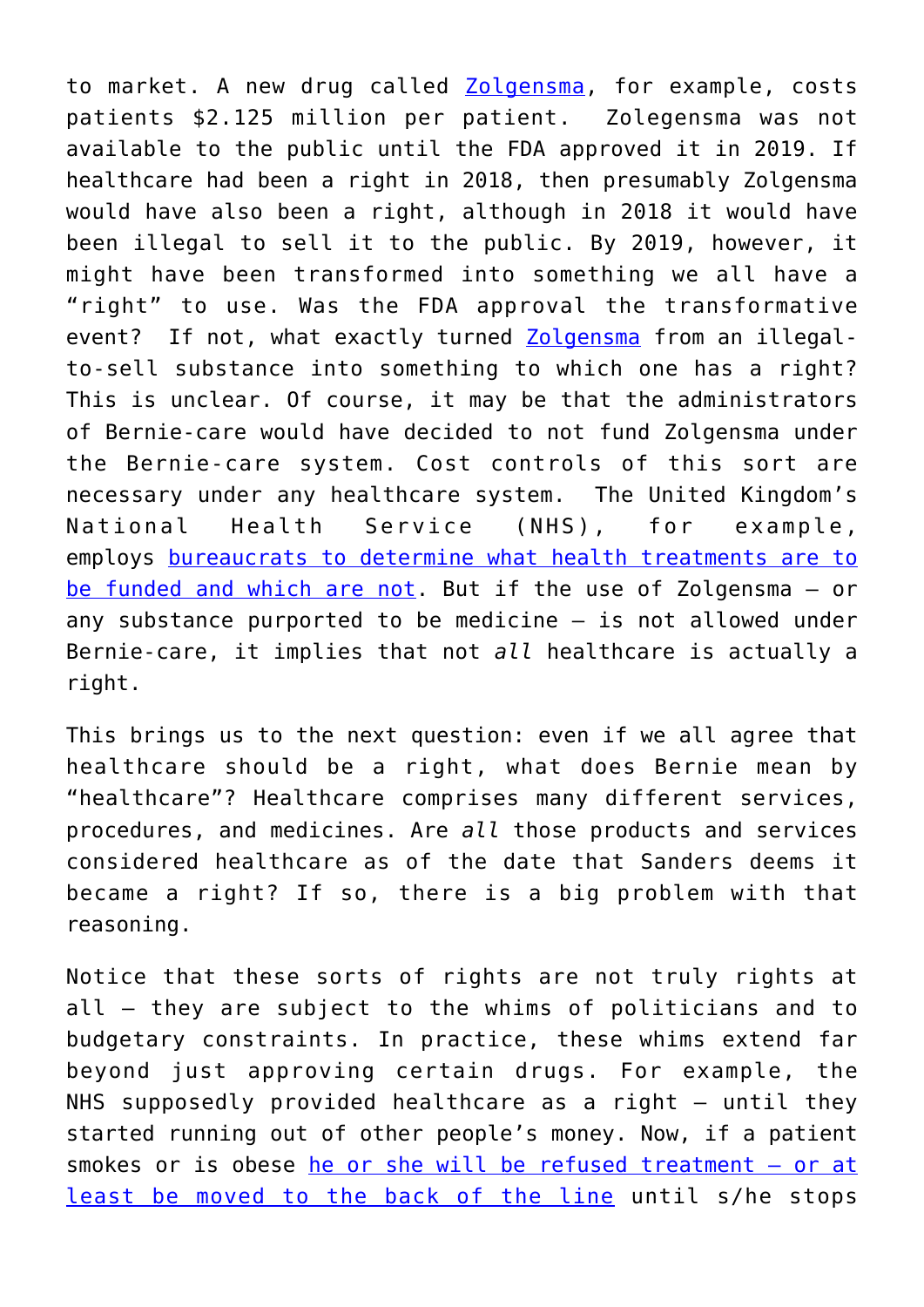smoking or loses weight. Some people apparently have more rights than others under the NHS.

This isn't how real rights work.

## **What Real Rights Look Like**

John Locke summarized natural human rights in 1689, in his *[Second Treatise of Government](https://www.gutenberg.org/files/7370/7370-h/7370-h.htm)*. He stated that all humans have three inalienable rights from nature: the right to exist, the right to live free, and the right to property. These rights are natural because no one is forced to comply with them, nor do they require one to do anything. The fact that these laws are trampled on by other people and governments repeatedly does not mean they don't exist.

The nature of these rights does not change over time as technology changes. We do not need government administrators to determine what new technologies will be approved for the purposes of not stealing and not murdering others.

These are negative rights that do not require any funding or action beyond refraining from violating the rights of others. Most other types of "rights" are actually *infringements* on real rights.

That is, for Sanders to make healthcare a human right, he could only do so by forcing that "right" on all of us. Bernie could argue that this law would *enhance* everyone's natural rights to life, liberty, and property (curing a disease, keeping one healthy enough to continue working and saving monies that would have otherwise gone to pay for healthcare). The new right, however, would violate the rights to freedom and property enjoyed by others.

For example, if one is required by law to participate in a Medicare for All plan – to provide for the "right" to healthcare – one has no choice in the matter (loss of liberty)